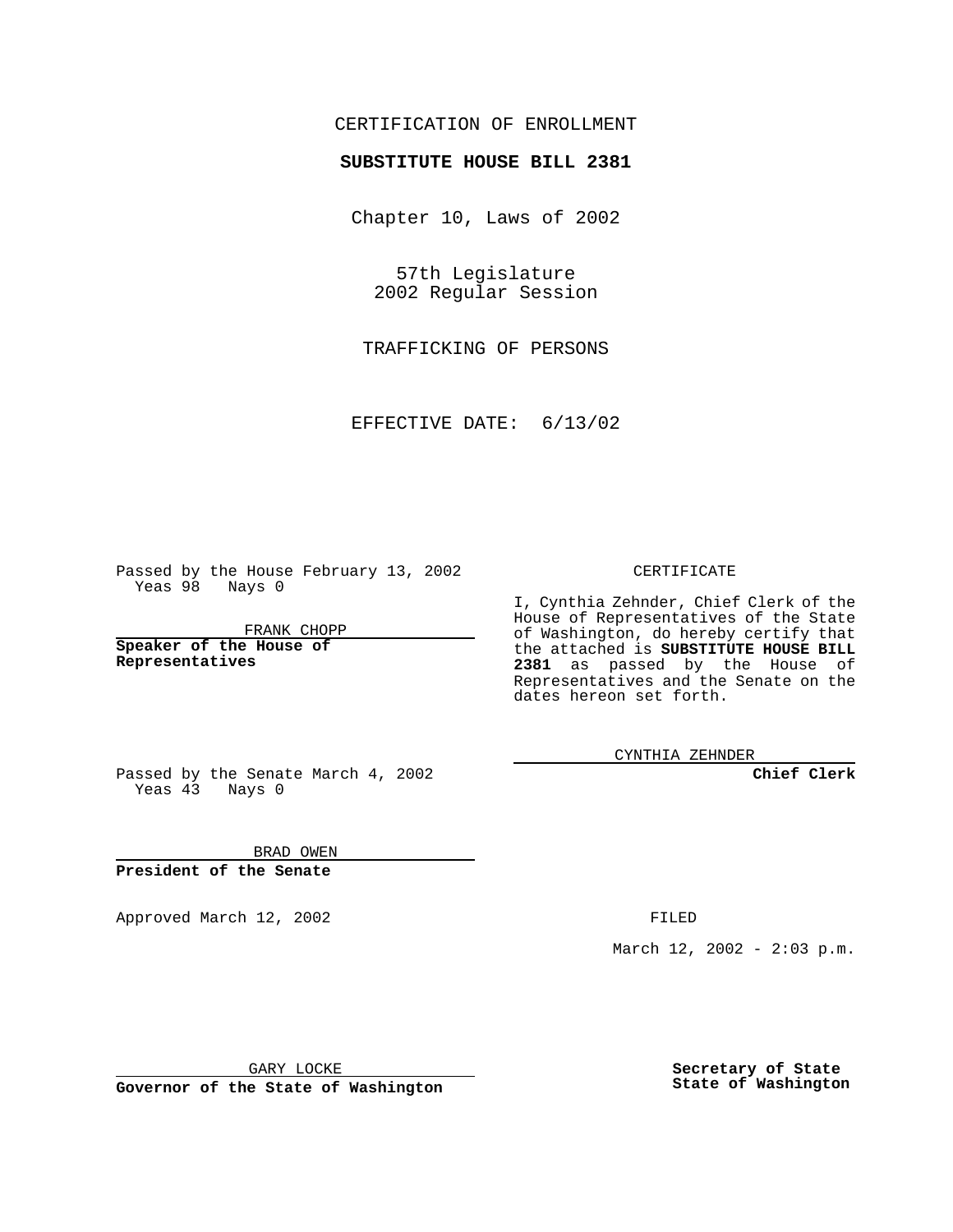## **SUBSTITUTE HOUSE BILL 2381** \_\_\_\_\_\_\_\_\_\_\_\_\_\_\_\_\_\_\_\_\_\_\_\_\_\_\_\_\_\_\_\_\_\_\_\_\_\_\_\_\_\_\_\_\_\_\_

Passed Legislature - 2002 Regular Session

## **State of Washington 57th Legislature 2002 Regular Session**

**By** House Committee on Criminal Justice & Corrections (originally sponsored by Representatives Veloria, Van Luven, Kenney, Dunshee, Romero, O'Brien, Darneille, Schual-Berke, Chase, Tokuda, Upthegrove, Edwards, Santos, Kagi and Haigh)

Read first time 02/05/2002. Referred to Committee on .

1 AN ACT Relating to the trafficking of persons; amending RCW 2 7.68.020; and creating new sections.

3 BE IT ENACTED BY THE LEGISLATURE OF THE STATE OF WASHINGTON:

4 NEW SECTION. **Sec. 1.** (1) The legislature finds that:

5 (a) The trafficking in persons is a modern form of slavery, and it 6 is the largest manifestation of slavery today;

7 (b) At least seven hundred thousand persons annually, primarily 8 women and children, are trafficked within or across international 9 borders;

10 (c) Approximately fifty thousand women and children are trafficked 11 into the United States each year;

12 (d) Trafficking in persons is not limited to the sex industry, and 13 includes forced labor with significant violations of labor, public 14 health, and human rights standards worldwide;

 (e) Traffickers primarily target women and girls, who are disproportionately affected by poverty, the lack of access to education, chronic unemployment, discrimination, and the lack of economic opportunities in countries of origin; and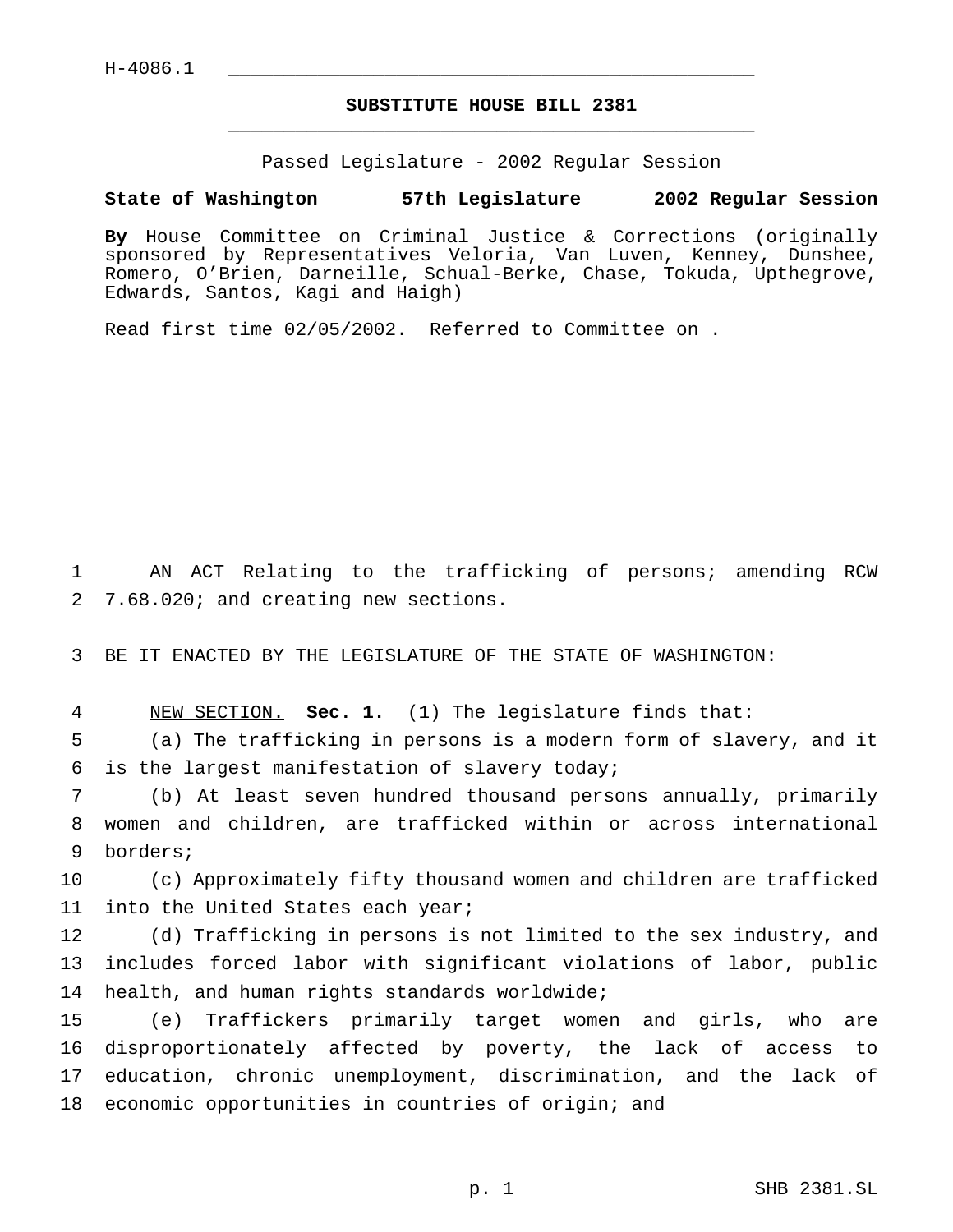(f) There are not adequate services and facilities to meet the needs of trafficking victims regarding health care, housing, education, and legal assistance, which safely reintegrate trafficking victims into their home countries.

 (2) The legislature declares that the purpose of this act is to provide a coordinated, humane response for victims of human trafficking through a review of existing programs and clarification of existing options for such victims.

 NEW SECTION. **Sec. 2.** (1) There is created the Washington state task force against the trafficking of persons.

(2) The task force shall consist of the following members:

 (a) The director of the office of community development, or the director's designee;

 (b) The secretary of the department of health, or the secretary's designee;

 (c) The secretary of the department of social and health services, or the secretary's designee;

 (d) The director of the department of labor and industries, or the director's designee;

 (e) The commissioner of the employment security department, or the commissioner's designee;

 (f) Nine members, selected by the director of the office of community development, that represent public and private sector organizations that provide assistance to persons who are victims of trafficking.

 (3) The task force shall be chaired by the director of the office of community development, or the director's designee.

(4) The task force shall carry out the following activities:

 (a) Measure and evaluate the progress of the state in trafficking prevention activities;

 (b) Identify available federal, state, and local programs that provide services to victims of trafficking that include, but are not limited to health care, human services, housing, education, legal assistance, job training or preparation, interpreting services, English as a second language classes, and victim's compensation; and

 (c) Make recommendations on methods to provide a coordinated system of support and assistance to persons who are victims of trafficking.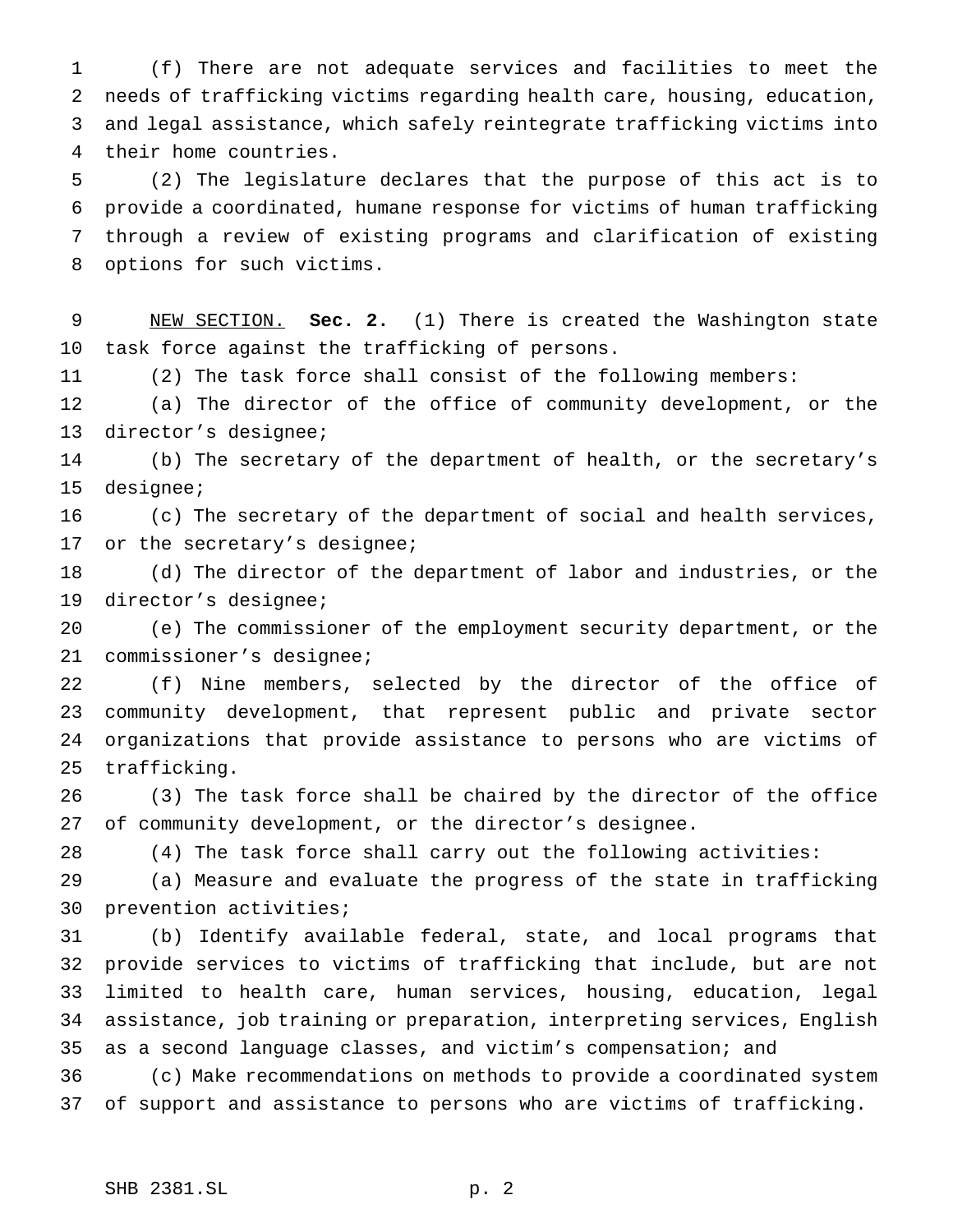(5) The task force shall report its findings and recommendations to the governor and legislature by November 30, 2002.

 (6) The office of community development shall provide necessary administrative and clerical support to the task force.

 (7) The members of the task force shall serve without compensation, but shall be reimbursed for travel expenses as provided in RCW 43.03.050 and 43.03.060.

(8) The task force expires March 1, 2003.

 **Sec. 3.** RCW 7.68.020 and 2001 c 136 s 1 are each amended to read as follows:

 The following words and phrases as used in this chapter have the meanings set forth in this section unless the context otherwise requires.

(1) "Department" means the department of labor and industries.

 (2) "Criminal act" means an act committed or attempted in this 16 state which is: (a) Punishable as a federal offense that is comparable 17 to a felony or gross misdemeanor in this state; (b) punishable as a 18 felony or gross misdemeanor under the laws of this state( $(-or)$ )  $(-c)$  an act committed outside the state of Washington against a resident of the state of Washington which would be compensable had it occurred 21 inside this state( $(+)$ ) and the crime occurred in a state which does not have a crime victims compensation program, for which the victim is 23 eligible as set forth in the Washington compensation law( $(\tau)$ ) i or  $(d)$  an act of terrorism as defined in 18 U.S.C. Sec. 2331, as it exists on May 2, 1997, committed outside of the United States against a resident of the state of Washington, except as follows:

27 ( $(\overline{\{a\}})$ ) <u>(i)</u> The operation of a motor vehicle, motorcycle, train, boat, or aircraft in violation of law does not constitute a "criminal act" unless:

30  $((\overleftrightarrow{t}))$   $(\overrightarrow{A})$  The injury or death was intentionally inflicted;

31  $((\overrightarrow{+i}))(B)$  The operation thereof was part of the commission of another non-vehicular criminal act as defined in this section;

33 ( $(\frac{1+i}{1+i})$ ) (C) The death or injury was the result of the operation of a motor vehicle after July 24, 1983, and a preponderance of the evidence establishes that the death was the result of vehicular homicide under RCW 46.61.520, or a conviction of vehicular assault under RCW 46.61.522, has been obtained: PROVIDED, That in cases where a probable criminal defendant has died in perpetration of vehicular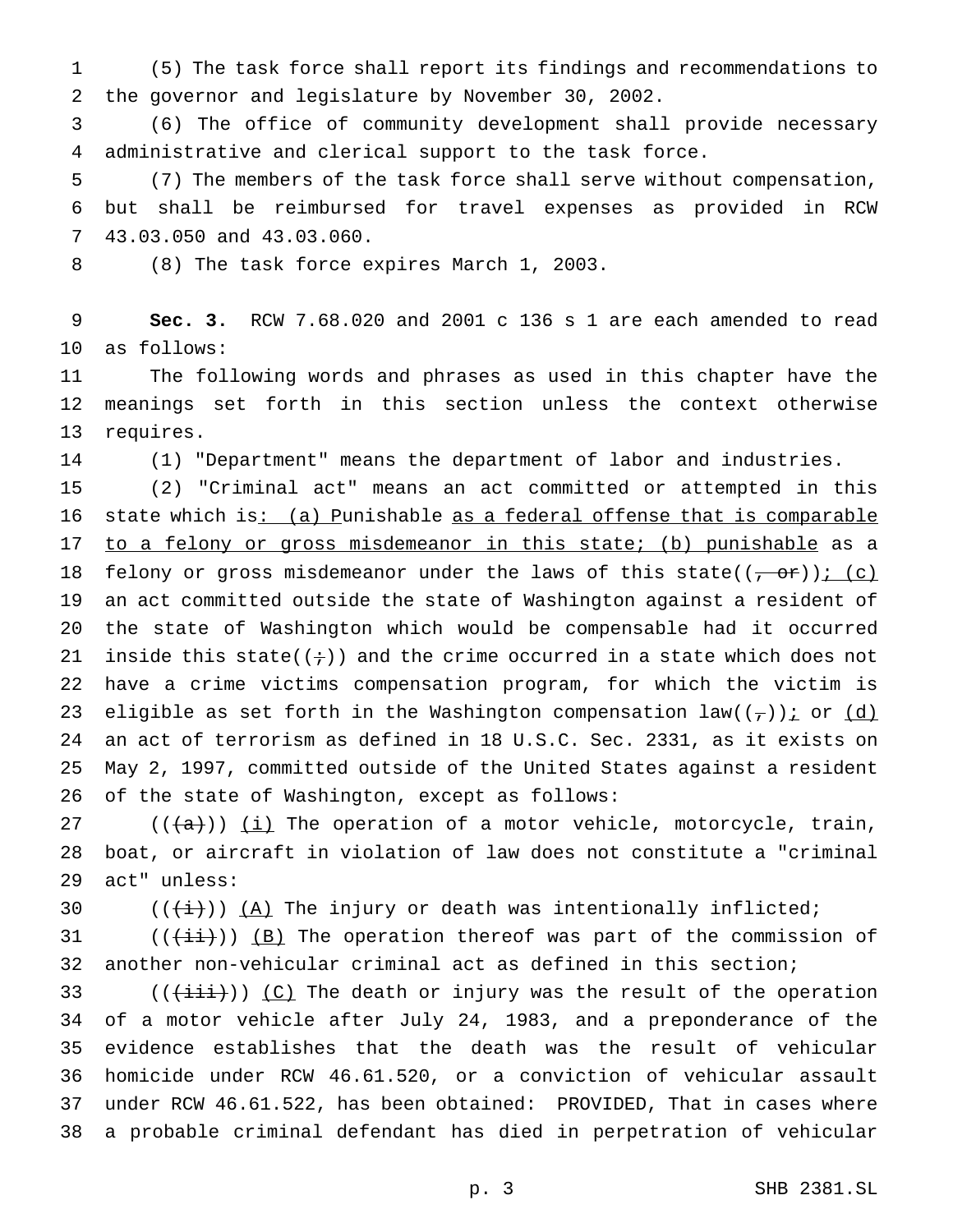assault or, in cases where the perpetrator of the vehicular assault is unascertainable because he or she left the scene of the accident in violation of RCW 46.52.020 or, because of physical or mental infirmity or disability the perpetrator is incapable of standing trial for vehicular assault, the department may, by a preponderance of the evidence, establish that a vehicular assault had been committed and authorize benefits; or

8 ( $(\overleftrightarrow{iv})$ ) (D) The injury or death was caused by a driver in violation of RCW 46.61.502;

 $((+b))$  ( $\underline{i}\underline{i}$ ) Neither an acquittal in a criminal prosecution nor the absence of any such prosecution is admissible in any claim or proceeding under this chapter as evidence of the noncriminal character of the acts giving rise to such claim or proceeding, except as provided 14 for in ((subsection  $(2)(a)(iii)$ ) of this section))  $(d)(i)(C)$  of this 15 subsection;

 $((\{e\})$  (iii) Evidence of a criminal conviction arising from acts which are the basis for a claim or proceeding under this chapter is admissible in such claim or proceeding for the limited purpose of proving the criminal character of the acts; and

 $((\{d\})$  (iv) Acts which, but for the insanity or mental irresponsibility of the perpetrator, would constitute criminal conduct are deemed to be criminal conduct within the meaning of this chapter. (3) "Victim" means a person who suffers bodily injury or death as a proximate result of a criminal act of another person, the victim's own good faith and reasonable effort to prevent a criminal act, or his 26 or her good faith effort to apprehend a person reasonably suspected of engaging in a criminal act. For the purposes of receiving benefits pursuant to this chapter, "victim" is interchangeable with "employee" 29 or "((<del>workman</del>)) worker" as defined in chapter 51.08 RCW as now or hereafter amended.

 (4) "Child," "accredited school," "dependent," "beneficiary," "average monthly wage," "director," "injury," "invalid," "permanent partial disability," and "permanent total disability" have the meanings assigned to them in chapter 51.08 RCW as now or hereafter amended.

 (5) "Gainfully employed" means engaging on a regular and continuous basis in a lawful activity from which a person derives a livelihood.

 (6) "Private insurance" means any source of recompense provided by contract available as a result of the claimed injury or death at the